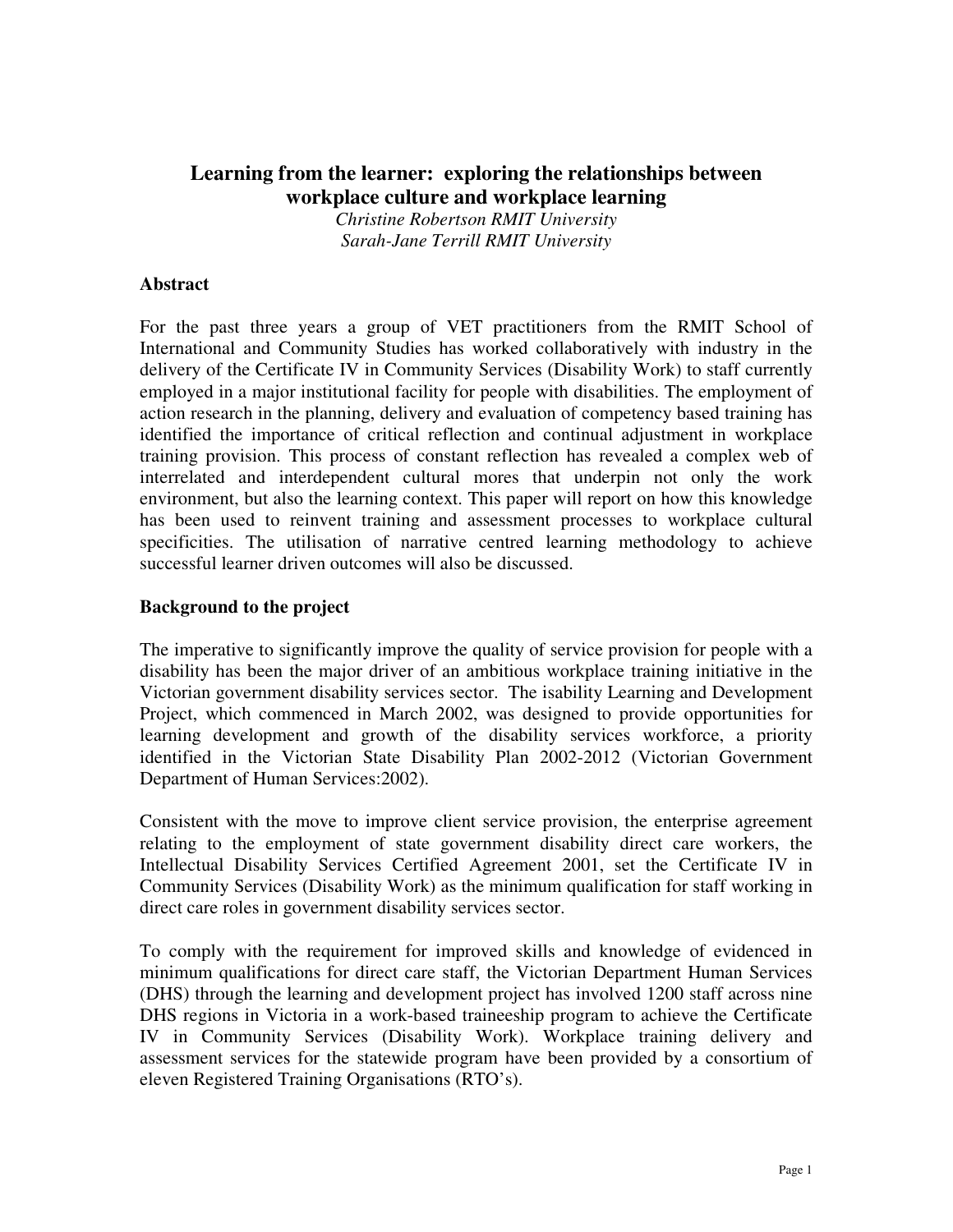The learning and assessment model for the traineeship program was designed through a collaborative process involving the DHS Disability Learning and Development Unit and key teaching and program coordination staff from consortium member RTO's. This "partnership approach" to program design and development sought to recognise the needs of a range of stakeholders in the project including trainees within the context of their workplace. The initial model involved up-front assessment of current competency of trainees combined with the delivery of structured on-site training workshops and on-thejob assessment of participants in their workplaces.

Consistency of program delivery and approaches to competency development and assessment through the use of standardised learning and assessment tools and resources was identified in the original project brief as a requirement of the statewide training program. At the same time, it was also recognised that regional differences across the nine DHS regions would result in the need for further customisation of the mode of delivery and learning and assessment activities. This was due to the particular requirements of some worksites, the context of disability accommodation service provision and the needs of the client group.

The scope and complexity of the workforce training initiative have demanded of the VET staff teams working with consortium RTO's a high level of expertise in workplace training pedagogy combined with current, relevant industry knowledge and experience. The ambitious disability workforce training project discussed in this paper has highlighted some of the many challenges for training providers and VET practitioners in the design and delivery of large scale, highly contextualised and flexibly delivered workplace training and assessment programs.

The paper outlines the use of a team based action research approach over a three year period by the RMIT disability training team to build new pedagogical skills and the broad contextual knowledge required to effectively engage workers in an institutional setting in workplace learning. The relationship between workplace culture and workplace learning, and the way in which narrative centered learning has emerged as a method of learner engagement, is also discussed.

## **Workplace learning and developing VET practitioner capability**

The Australian National Training Authority (ANTA) promotes the VET sector as having a strategic role in supporting industries to develop innovative and creative responses to the challenges of operating in new and changing work contexts. A recent draft report on the skills development needs of workers in the Community Services and Health industries has identified the VET system as having a major role in skills development for unqualified workers in the sector and in defining solutions to emerging workforce issues (ANTA 2004).

While upgrading workplace skills through contextualised workplace training and credentialing of individual direct care workers has been a primary focus of the DHS Disability Learning and Development Project, workplace cultural change to encourage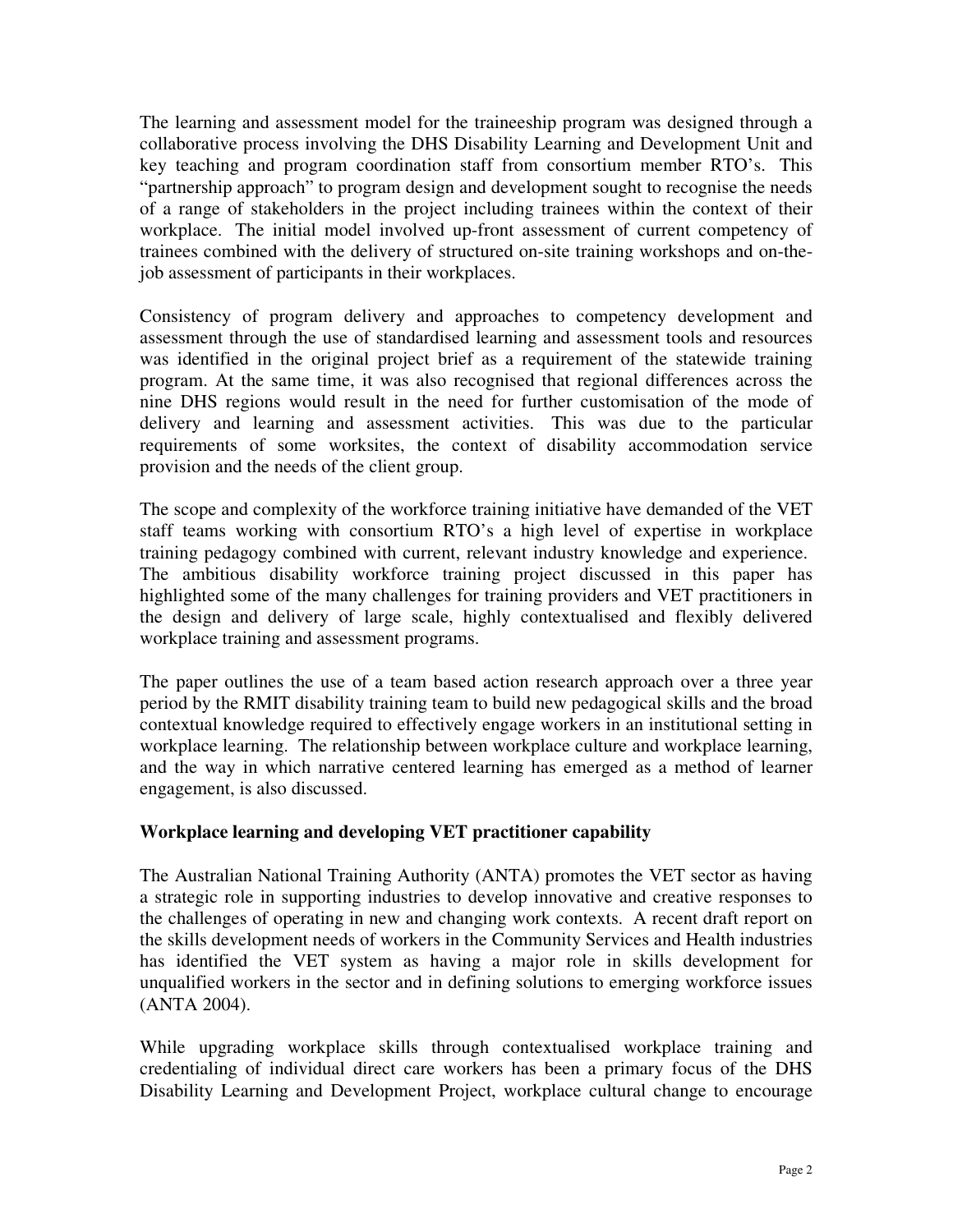and support improved work practices has also been a strategic goal of the initiative. There is an expectation that enhanced knowledge and skills of direct care staff combined with a qualified workforce will result in the attitudinal and organisational changes required to significantly improve the quality of client service provision within government disability accommodation services. According to the Victorian State Plan for Disability Services 2002-2012, "*the Victorian Government wants disability supports to focus on supporting people with a disability in flexible ways, based on their individual needs, so that each person can live the lifestyle that they want to lead"* (Victorian Government Department of Human Services 2002:12).

The need for the RMIT disability training practitioners to effectively respond to both the broad strategic goals of the statewide project and the immediate training and assessment requirements of 320 direct care staff working in institutional settings was the imperative behind a collegiate, team based action research approach to new program design, delivery and evaluation. It was clearly not an option to simply overlay conventional face to face training delivery onto the workplace setting. At the same time the framework for implementing the work-based training and assessment model in a complex workplace context with a large number of trainees had to be quickly but solidly constructed. In the words of the then program coordinator, reflecting on the challenges of implementing the disability traineeship program, *"the book hadn't been written."* Recent research on emerging policy issues and the changing demands of VET, as reported by Noonan *"…emphasises the importance of workplaces as sites of learning and highlights the challenge work-based learning poses to traditional forms of codified learning delivered through education and training institutions"* (2003:2).

It has been widely acknowledged that collaborative work practices involving practitioner action research and action learning methodologies can assist educators to negotiate new teaching and learning environments (Lomax 1996, Winter 1989, Kemmis and McTaggart 1988). According to Mitchell, Henry and Young *"…an effective approach for achieving these twin goals of workplace training capability and associated supportive culture within training provider organizations is to provide the opportunity for training provider staff to experience structured workplace training/learning themselves"* (2001:5) Marginson has identified that within the VET sector itself the *"…construction of an ongoing reflexive learning culture"* is essential if practitioners are to reorient their practice to new training contexts (2000:26).

The response by consortium RTO's to the original DHS Disability Learning and Development Project brief predicted the challenges the project would provide for disability training teams responsible for program implementation. At the outset, the need for development of a community of practice and the employment of action research methodologies to ensure ongoing review and evaluation as part of a feedback loop into a statewide training management process was identified. The formation of communities of practice as defined by Wegner (1998a,1998b) has been promoted by ANTA as tool for *"…transferring knowledge and developing professional skills"* to meet staff development and change management needs in the VET sector (Mitchell, Wood and Young 2001:3).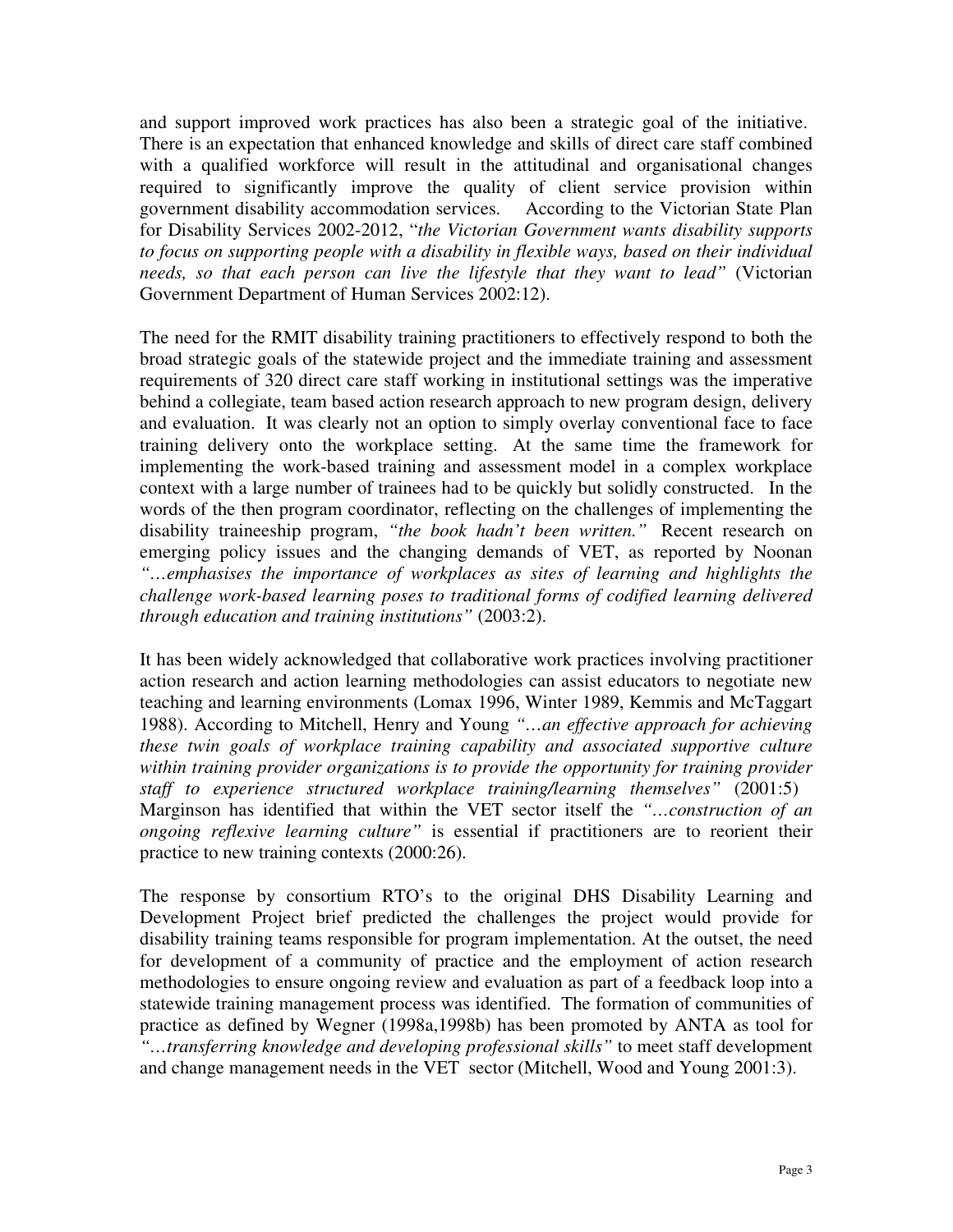The training delivery model for the project dictated the employment by RMIT of a team of trainers and assessors under varying contractual arrangements. Team members were selected according to a range of criteria including industry knowledge and the currency of disability work related experience and willingness and capacity to negotiate new and flexible learning and assessment environments. A commitment to ongoing professional development and cooperative activities involving learning, research and innovation to further build VET practitioner capabilities in the disability sector were considered to be essential requirements for inclusion in the RMIT disability training team.

The action learning set was comprised of the six newly recruited disability training practitioners with the disability program coordinator taking on the role of facilitator. Carr and Kemmis support the appointment of a facilitator from within the group pointing out that "… *an outsider taking such a role persistently would actually undermine the group's collaborative responsibility for the process"* (1986:204). Team members entered into a cycle of learning as a comprehensive action plan was developed to guide the group through the maze of activities necessary to implement the traineeship program within a short time frame. As the learning and assessment model would require all training and assessment activities to be carried out at the worksite and focus on one-on-one interaction between trainer and learner, trainers would be working in relative isolation from their colleagues. It was expected that the action learning set would provide the forum for reflective learning where trainers could make sense of their experiences in a complex workplace learning environment through conceptualising their work. This was be necessary in order to refine and contextualize the learning and assessment model to ensure the expected learner outcomes. The approach is consistent with action research principles and practices as described by Carr and Kemmis who point out that *"…in the action research process, reflection and action are held in dialectical tension, each informing the other through a process of planned change, monitoring, reflection and modification"* (1986:205).

#### **Workplace learning and the learning context**

It is well documented in contemporary research on work-based training and assessment that the success of industry based training hinges on a number of critical factors. The work of Ridoutt, Dutneal, Hummel & Smith (2002), Lave (1990) Lave and Wenger (1991) and Billet (2000) illustrate the importance of knowing not only the learner, but also the context in which the learning is to take place. Moreover, it is the interrelated and interdependent cultural mores that underpin not only the work environment, but also the learning context, that must be understood. Billet (2000:6) argues that *"learning is not wholly mandated by workplace affordances. Instead, the agency of individuals determines the means of engagement and response to guidance."*

At the commencement of the Disability Learning and Development Project it became immediately apparent that a vast number of factors would be at play when undertaking a work-based training program on such a large scale. An initial activity of the action learning set involved mapping the learning context to predict and identify factors that could impact on the learning program.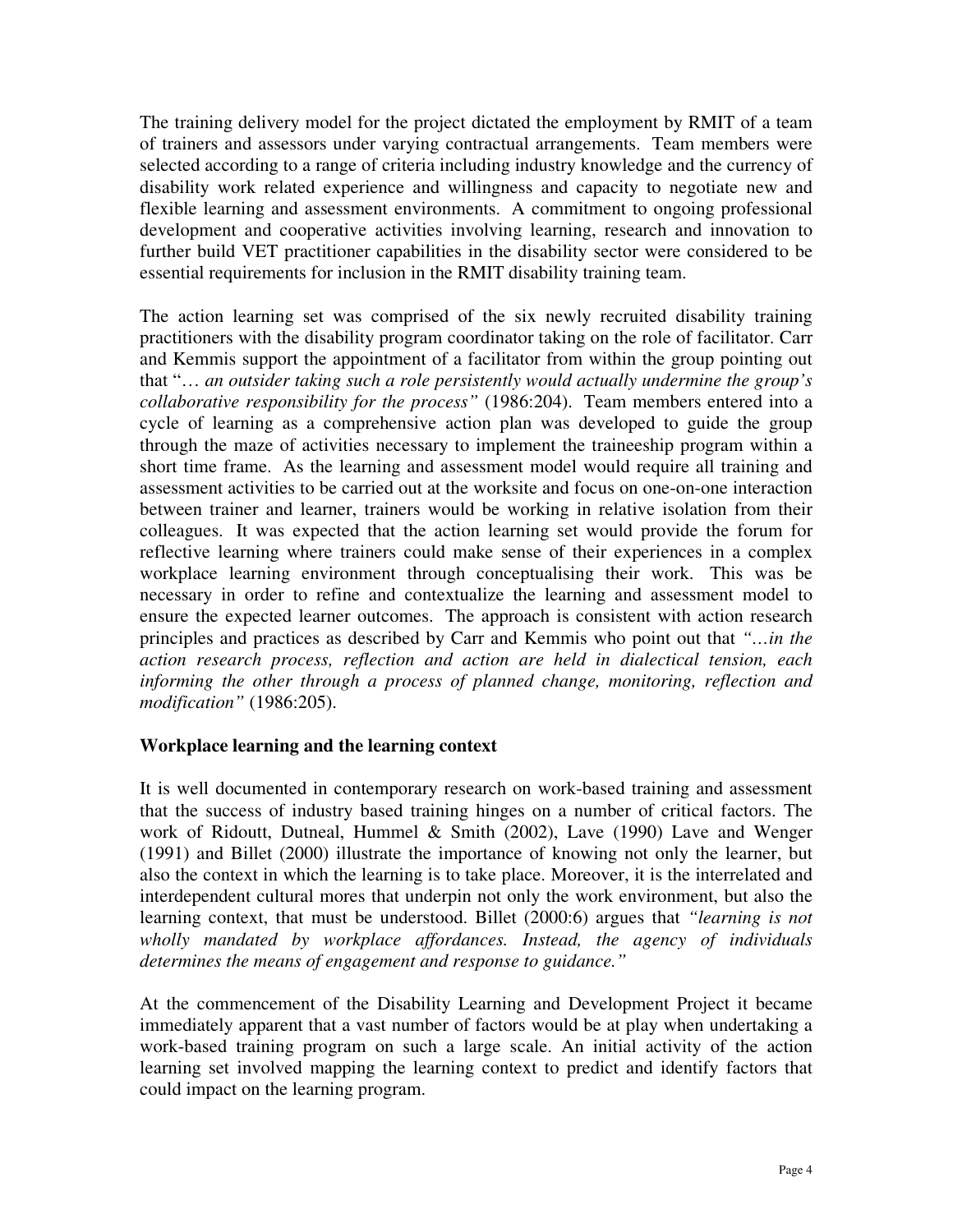Figure 1 below details the complexity of the learning environment. The RMIT training team was required to negotiate this web of complex relationships and at the same time contextualise the learning and assessment program within a workplace environment that was not only institutionalized but also under redevelopment, with staff and residents relocating to community based services.



**Figure 1. The complexity of the learning environment**

Planning for this project required extensive analysis and interpretation of the workplace and learner factors. Information pertaining to these factors was sought from the industry management team, or was predicted by the training team. Strategies were devised to manage logistical difficulties and resources were developed to ensure consistency in delivery, on both micro (individual learner) and macro (statewide involving all RTO's) levels.

#### **Knowing the learner**

Profiling the learners was not possible prior to the commencement of the project as participants registered through an expression of interest process with their employer. Furthermore, participants were not required to meet any academic prerequisites and all expressions of interest were accepted if they met the government traineeship requirements.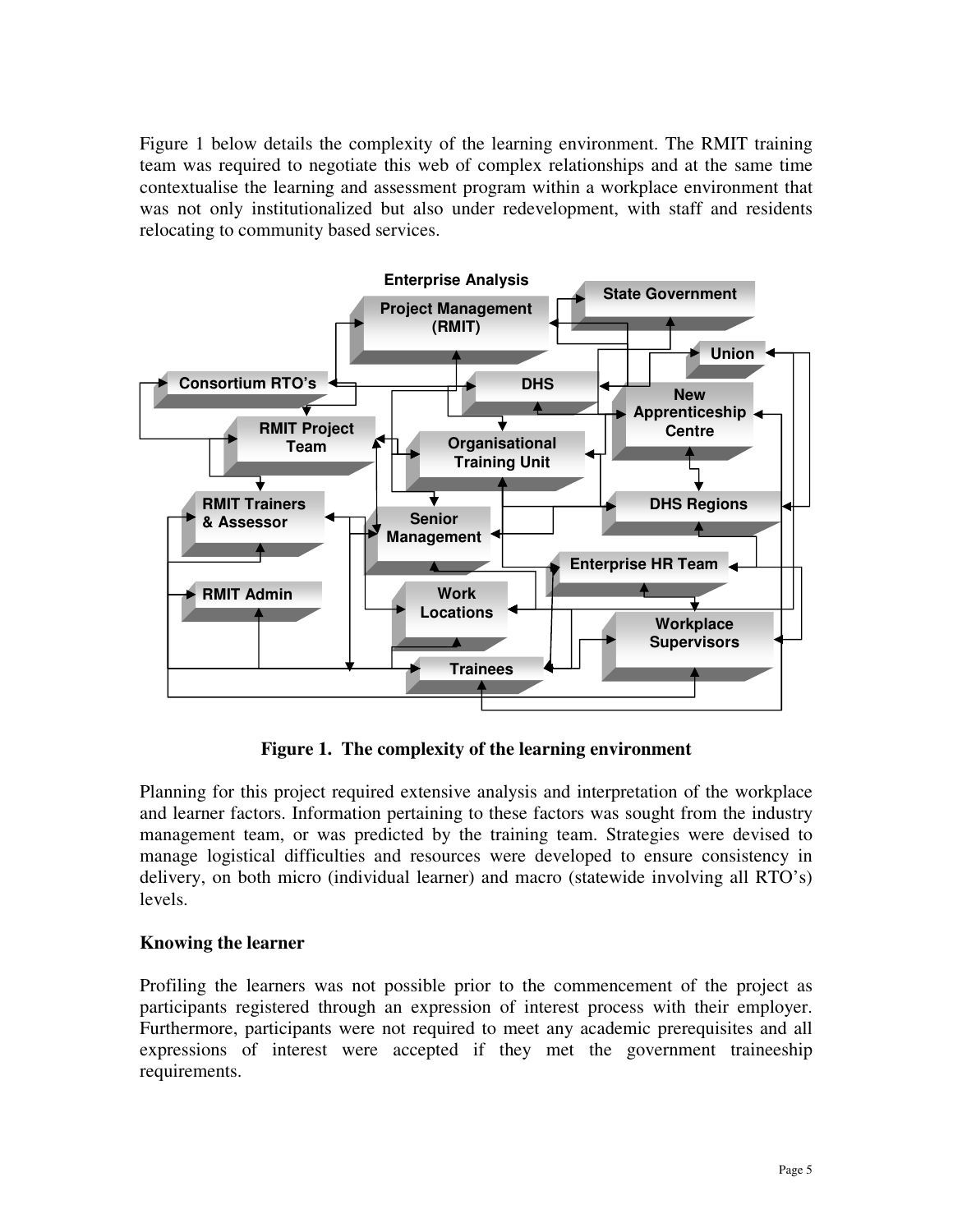Initial planning and resource development for the program was based on a number of assumptions. Firstly, it was assumed that the delivery of the training would involve a large proportion of Recognition of Current Competency (RCC). This assumption was derived from analysis of the learner's job description, which outlines the specific knowledge, skills and attitudes required of staff employed to support people with disabilities within the Department of Human Services. This was then cross referenced with key performance criteria from the specific units of competency the learners were undertaking. Accordingly, it was held that the learners would obtain recognition of their existing knowledge and skills, with the remainder of the training program consisting of flexibly delivered on and off-the-job training customised to individual learner gaps in knowledge and skills.

Despite the efforts of planning prior to the implementation of the training program, it was the unique workplace cultural specificities, those factors that were not immediately apparent at the commencement of the project, that posed the greatest challenge to the success of the training program. It was soon to be revealed that which was thought to be predicatable was not as it was expected to be and the unpredictable was far more complex than ever imagined. The repeated process of review, reflection and response by the training team revealed a complex web of relationships and group dynamics underpinning not only the work environment, but also the learning context.

The training team identified a number of barriers that potentially prohibited access to learning opportunities. These included the micro management of staff, with many layers of management and demarcation of roles and responsibilities in accordance with job classification and tenure. Consequently many learners did not have the opportunity to develop or demonstrate all of the skills and knowledge assumed during the program planning phase. This was a significant finding as it was envisaged that the learners would possess the necessary skills to perform all of their job requirements in accordance with their job description. To complicate matters further, many of the learners were also identified as having significant language and literacy issues. It was revealed through the RCC process that a significant number of staff involved in the training program did not posses the fundamental literacy skills to perform all of their job requirements, let alone undertake a training program that required frequent demonstrations of literacy competency. The most significant barrier identified was the specific culture within the institutional context in which the learners were employed. The training team was to discover that complex historical, philosophical and interpersonal factors wove a web of interrelated and interdependent cultural mores , amplified by the redevelopment of the institution.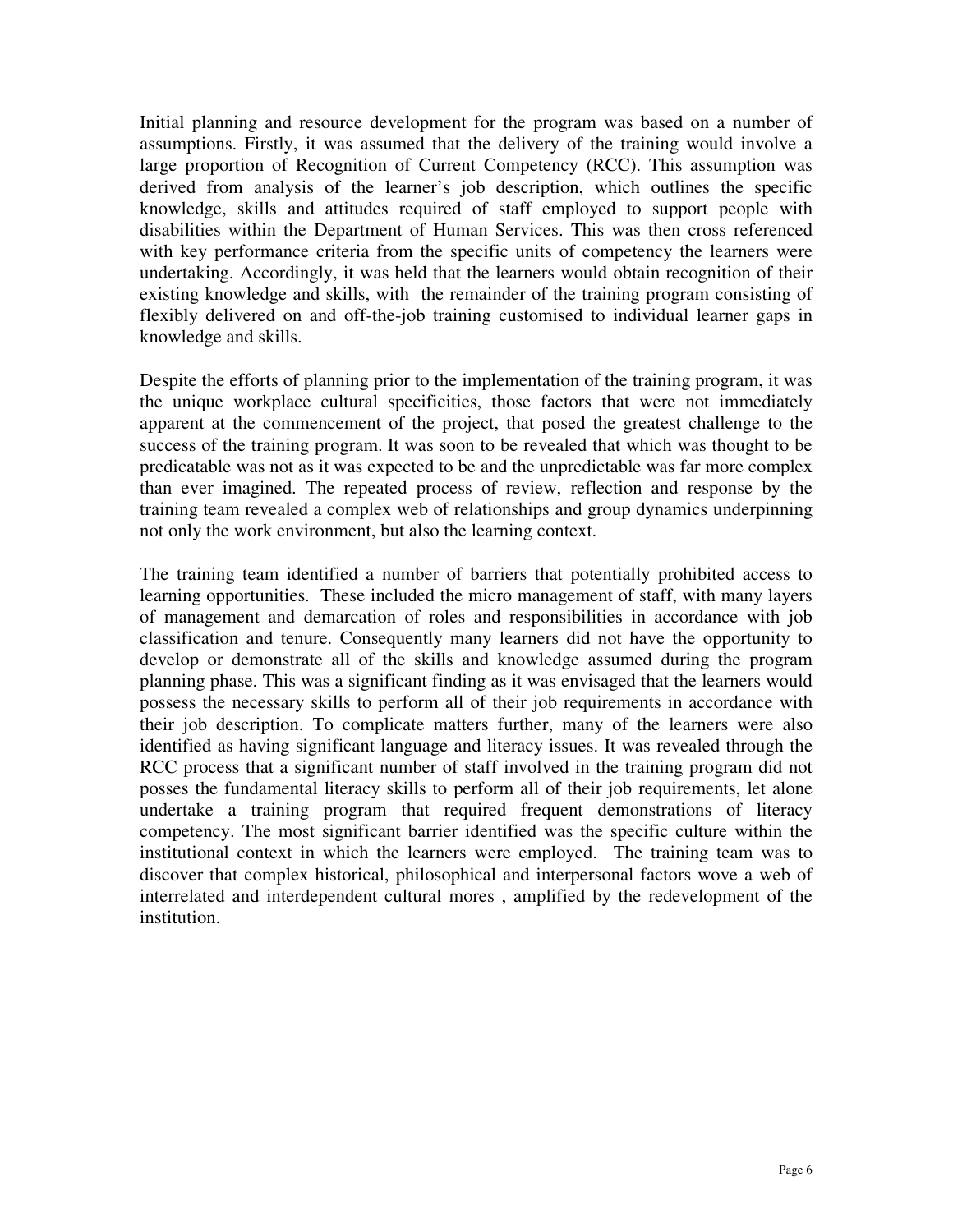These complexities posed a great challenge for the training team and learners alike. In the absence of a wide range of workplace practice opportunities for trainees, the training team was faced with the task of creating a learning environment geared towards success within these identified cultural specificities. The action research process became critical for the training team in determining a strategy to engage the learners within the program. Trainers were required to be highly responsive to the individual needs of each and every learner. At this point one team member chose to leave the project due to the significant personal and professional challenges of working with a highly individualised approach to learning and assessment. The willingness and capacity of the trainers to negotiate new and flexible learning and assessment methodologies proved to be the vital ingredient to successful learner outcomes. Figure 2 below illustrates the learner focused strategy employed by the training team. The relationship between the learner and the trainer is essentially one of cooperation and flexibility.



**Figure 2: Learner focused training and assessment model**

#### **Reconstructing the learning environment**

The process of reflection and review of training and assessment practices by the training team revealed a compelling solution to the difficulties faced working within this complex environment. The trainers frequently reported that many of the trainees shared with them their fears and frustrations, as they struggled to engage with the learning and assessment requirements of the qualification they were hoping to achieve, as well as the daily reality of constant change in their workplace as the redevelopment of the institution progressed. Through the sharing of stories the trainers and trainees were able to connect and find a common ground within which they were able to work together to achieve identified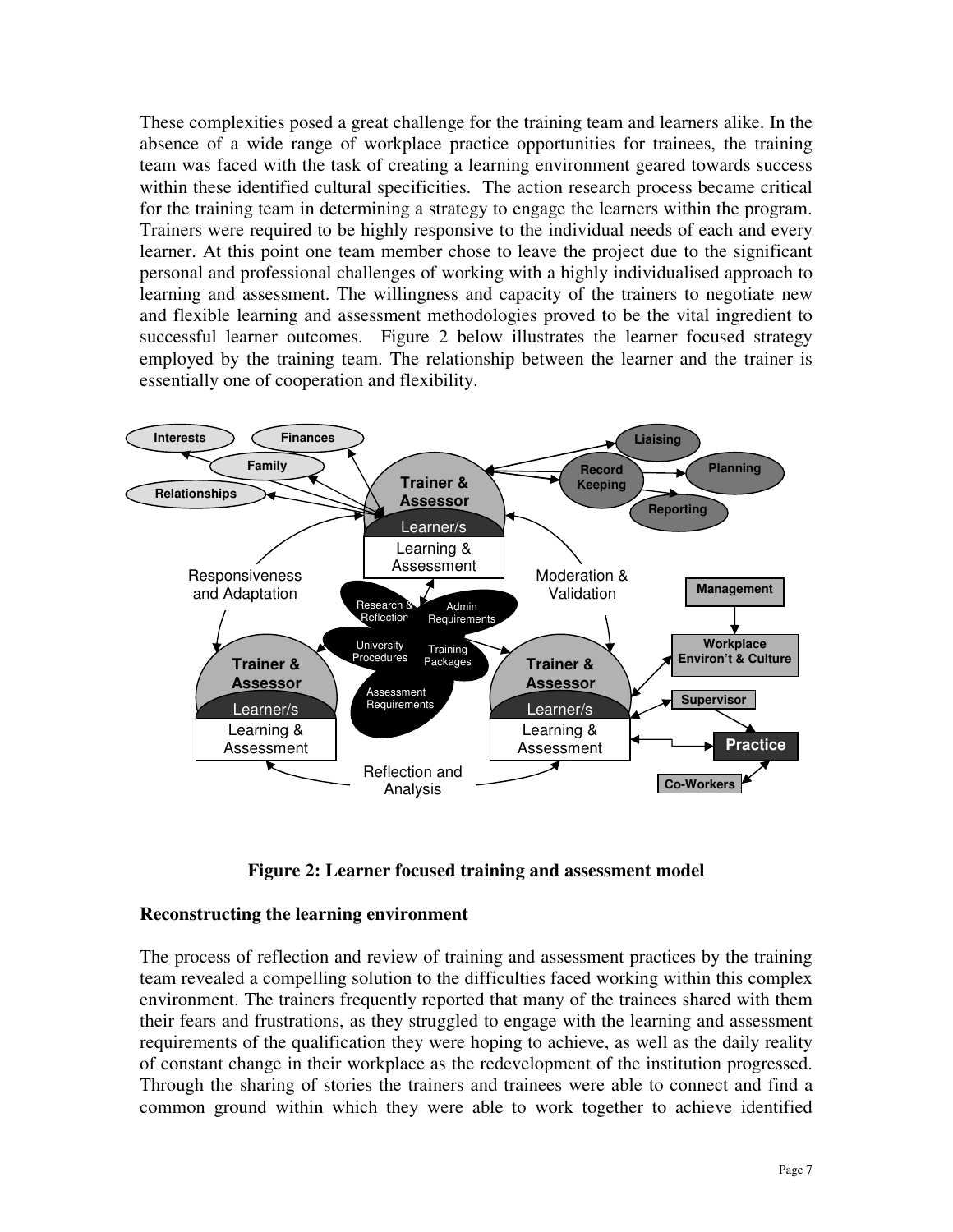outcomes. This approach is supported by Down who argues that "…t*he best that teachers can do is to facilitate an active, inclusive, interesting, challenging environment…in which the learner can learn and which provides sufficient exposure to variation to cause the learner to question his/her experience, feelings and thoughts*. (2005:8).

The Certificate IV in Community Services (Disability Work) qualification requires that the learner demonstrate in depth knowledge and skills in routine workplace tasks, as well as the ability to deal with workplace complexities and to take responsibility for others. Critical to the attainment of competency at a Certificate IV level is the ability to transfer skills and to develop and implement contingency plans (Australian Qualifications Framework Advisory Board 2002). These requirements have posed a challenge for many of the trainees, as the opportunity to demonstrate the necessary skills have frequently not been possible in the workplace. For many of the trainees this has been complicated further by their limited educational experiences and language and literacy difficulties. The training team were faced with the challenge of developing learning and assessment tasks that fulfilled the assessments requirements, but were also accessible to the learners. They were conscientious in their awareness that the learners needed to identify with the material they were presented with, and that the assessment methodology was holistic and comprehensive. This is consistent with the requirements for national training package qualifications that *"describe the skills and knowledge needed to perform effectively in the workplace. They do not prescribe how an individual should be trained…trainers develop learning strategies- the 'how'- depending on the learner's needs, abilities and circumstances"*. (ANTA, 2005)

The responsiveness of the training team to learner needs led them to narrative centred learning. This methodology has been proposed as a powerful learning tool (Mott, Callaway, Zettlemoyer, Lee, and Lester 1999), as learners are transported out of their current context, and situated in a place that they have designed. This was considered to be critical if the prevailing workplace learning barriers were to be overcome. For this purpose a case study learning and assessment task was developed for the RMIT trainees undertaking the program. Trainees were required to engage with a 'real' person, and develop a narrative around the needs of this 'individual'. Billett (2001:88) suggests that *"learners need to be able to visualise and understand the desired outcomes of their work in order to develop goals for performance."* By engaging the learners in the opportunity to create their own 'ideal', they were able to demonstrate competency in not only the required underpinning knowledge and skills, but also the transference of their knowledge into a new context. This learning and assessment strategy encouraged the learners to consider a way of working outside of their current working context. This was a significant break through as many of the learners had not been afforded the opportunity to express their own ideas and thoughts within their workplace. The task was found to successfully marry industry and assessment requirements and the learners individual needs.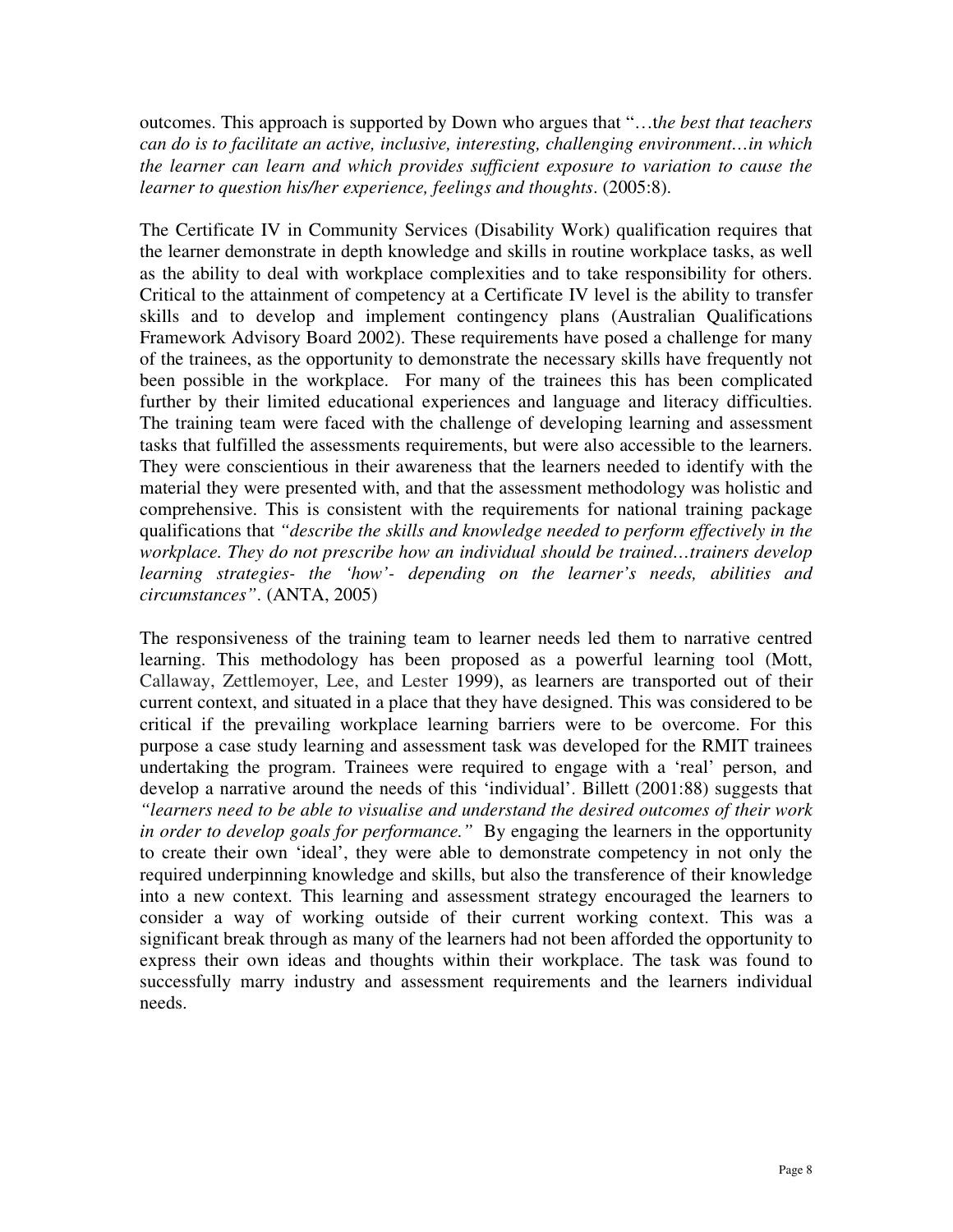### **Conclusion**

Through the use of practitioner action research over a three year period the RMIT disability training team has been able to effectively interpret their experience of workplace learner engagement, assessment of current competency and skills and knowledge development with a large number of workers in an institutional setting. Movement through the action learning cycles of *reflection and analysis* and *responsiveness and adaptation* resulted in identification of a range of dysfunctional characteristics in the worksite which impact negatively on learning in the workplace. Though engagement with learners, the workplace and each other and with the support and guidance of the action learning set facilitator, members of the training team developed the capacity to design a functional model for learner engagement in disability workplaces to achieve successful learner outcomes. The model recognises the complexity of relationships to be negotiated and managed and is centred on the formation of functional clusters from the complex web of relationships and interactions which can impact on the workplace learning environment.

A critical learning outcome from the action learning process reported by the training team members is that successful flexible workplace training and assessment demands of the VET practitioner exceptionally high level conceptual and organisational skills. In the words of one team member summarising her experience of learner engagement in the workplace setting "*…you have to have much more structure to be flexible."* Not all VET practitioners have the desire to challenge their traditional teaching practice through involvement in contextualised work-based learning programs, or the capacity to develop the capabilities required for effective learner engagement in workplaces (Noonan 2003).

As a result of their experience of working with learners in institutional settings with restricted opportunities for growth and development, members of the training team have developed new skills and knowledge in the application of narrative learning methodologies to workplace cultural specificities. Identification of individual learner needs and creating a picture of the "ideal" in disability service provision through learner engagement in "storytelling" was identified as a critical factor in ensuring the opportunity for knowledge transference in an institutionalised workplace setting.

Most importantly the use of a process of creative visualisation to define good practice in disability services has resulted in enhanced relationships between the training facilitator and the learner, with the learners' "stories" becoming the context of the learning environment. As a member of the RMIT training team concluded "*if we had to pack up shop and leave tomorrow you would celebrate the outcomes…every one on these students being successful is a story worth telling."* This has prompted the realisation that if the broad goal of workplace cultural change in disability services is to be achieved, the relationship between workplace, learner and training facilitator must be underpinned by a sense of reciprocity, a willingness to change and adapt, and a capacity to learn from the learner.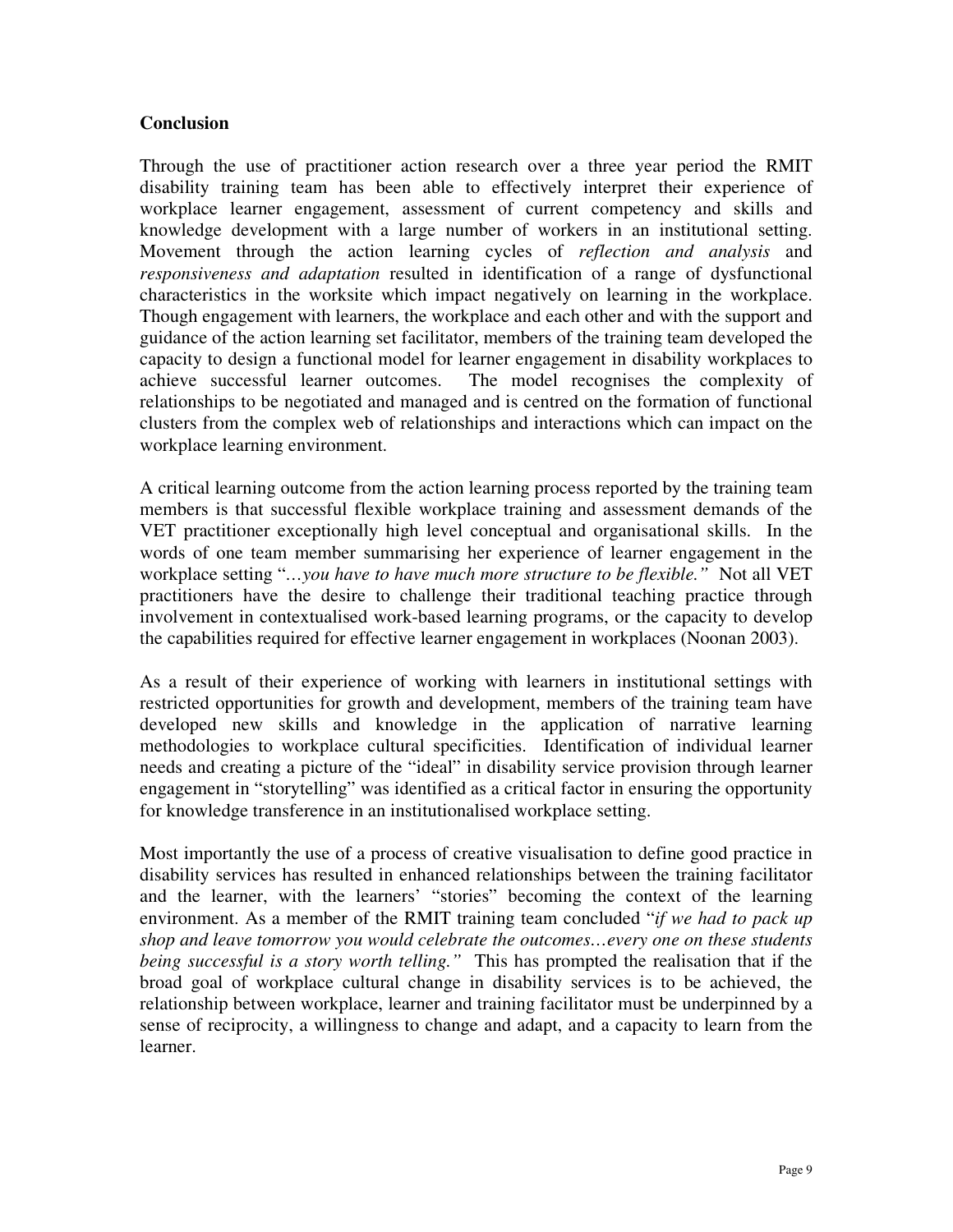#### **References**

Australian National Training Authority (2005) *Training packages, what are they*? http://www.anta.gov.au/tpkWhat.asp accessed 14/1/2005.

Australian National Training Authority (2004) *Draft Industry Skills Report: Community Services and Health Industry Skills Council,* ANTA Brisbane.

Australian Qualifications Framework (AQF) Advisory Board (2002) *Australian Qualification Framework: Implementation Handbook,* Third Edition, Carlton South Victoria

Billett, S. (2001) *Learning in the Workplace: Strategies for effective practice.* Crows Nest: Allen and Unwin, New South Wales.

Billett, S. (2000) Co*-participation at work: Knowing and working knowledge,* from the Working Knowledge: Productive learning at work, conference proceedings, 10-13 December, University of Technology, Sydney (working Paper 05)

Carr, W. and Kemmis, S. (1986) Becoming critical: education knowledge and action *research*. London: Falmer Press.

Down, C (2005) *Situated Learning: researching the convergence of formal with informal learning*. http://www.ncver.edu.au

Kemmis, S. and McTaggart, R. (eds) (1988) *The Action Research Planner,* (3rd ed) Waurn Ponds: Deakin University Press.

Lave, J (1990) *The practice of learning,* In S Chaiklin and J Lave (eds) Understanding practice: perspectives on activity and context. Cambridege, UK: Cambridge University Press, pp 259-286. Lave, J and Wenger, E (1991) *Situated learning: legitimate peripheral participation.* Cambridge: Cambridge University press

Lomax, P. ed (1996) *Quality management in Education: Sustaining the Vision through Action Research.* London: Hyde Publications

Noonan, Peter (2003) *Rethinking VET: Some Major Policy Implications* paper delivered to the 7 th National conference Centre for the Economics of Education and Training Monash University – ACER Strategic Directions for VET http://www.education.monash.edu.au/centres/ceet

Marginson, S. (2000) *The Changing Nature and Organization of Work and the Implications for Vocational Education and Training in Australia*, Issues Paper NCVER Leabrook: NCVER. Mitchell, J., Henry, J. and Young, S. (2001) *A New model of Workbased Learning in the VET Sector,* ANTA Brisbane

Mitchell, J., Wood, S., and Young, S. (2001) *Communities of Practice,* ANTA Melbourne Mott, B., Callaway, C., Zettlemoyer, L., Lee, S. and Lester, J. (1999) *Towards Narrative-Centered Learning Environments* to appear in Proceedings of the AAAI Fall Symposium on Narrative Intelligence, North Falmouth, Massachusetts, November 1999.

Ridoutt, L., Dutneal, R., Hummel, K., & Smith C. S.(2002) *Factors Influencing the implementation of training and learning in the workplace*. National Centre for Vocational Educational Research (NCVER)

Stein, D. (1998) *Situated Learning in Adult Education*, ERIC Digest No 195 Online Journal www.ericfacility.net/ericdigests/ed418250.html

Victorian Government Department of Human Services (2002) *Victorian State Disability Plan*, Disability Services Division, Melbourne

Wenger, E. (1998a) *Communities of Practice; Learning, Meaning and Identity*, Cambridge University Press (USA)

Wenger, E. (1998b) *Communities of Practice- Learning as a Social System*, Systems Thinker, June.